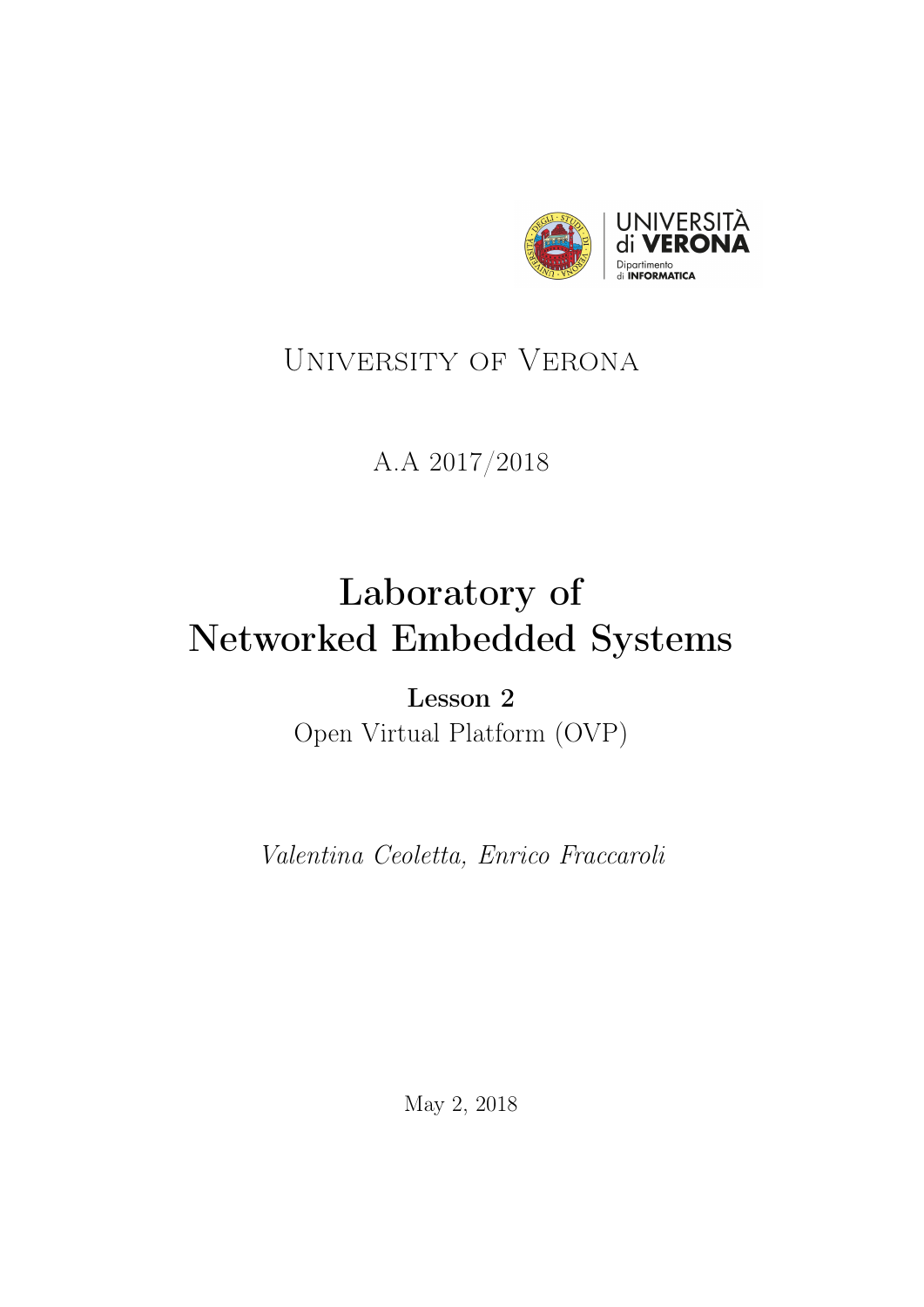# **Contents**

|                        | Download & Install OVP                  |                                                                                        |                |  |
|------------------------|-----------------------------------------|----------------------------------------------------------------------------------------|----------------|--|
|                        | 1.1                                     | Setup Open Virtual Platform (OVP) $\dots \dots \dots \dots$                            | $\overline{2}$ |  |
|                        |                                         | Download Requried Material $\ldots \ldots \ldots \ldots \ldots$<br>1.1.1               | $\overline{2}$ |  |
|                        |                                         | 1.1.2                                                                                  | 3              |  |
| $\mathbf 2$            | <b>Setup Environment Variables</b><br>5 |                                                                                        |                |  |
|                        | 2.1                                     | Setting up the Linux Environment $\ldots \ldots \ldots \ldots \ldots$                  | 5              |  |
|                        |                                         | 32-bit Product on 64-bit Host<br>2.1.1                                                 | 5              |  |
|                        |                                         | 2.1.2                                                                                  | 5              |  |
|                        |                                         | Specify the Simulator $\dots \dots \dots \dots \dots \dots \dots$<br>2.1.3             | 6              |  |
|                        |                                         | Setup the License $\ldots \ldots \ldots \ldots \ldots \ldots \ldots$<br>2.1.4          | 6              |  |
| 3                      | <b>Run the Malta Platform</b><br>9      |                                                                                        |                |  |
|                        | 3.1                                     |                                                                                        | 9              |  |
|                        | 3.2                                     |                                                                                        | 9              |  |
| $\boldsymbol{\Lambda}$ | Extra                                   | 10                                                                                     |                |  |
|                        | 4.1                                     | 10                                                                                     |                |  |
|                        |                                         | 10<br>4.1.1                                                                            |                |  |
|                        |                                         | 4.1.2<br>10                                                                            |                |  |
|                        |                                         | 4.1.3<br>make $-i$ obs $\ldots \ldots \ldots \ldots \ldots \ldots \ldots \ldots$<br>11 |                |  |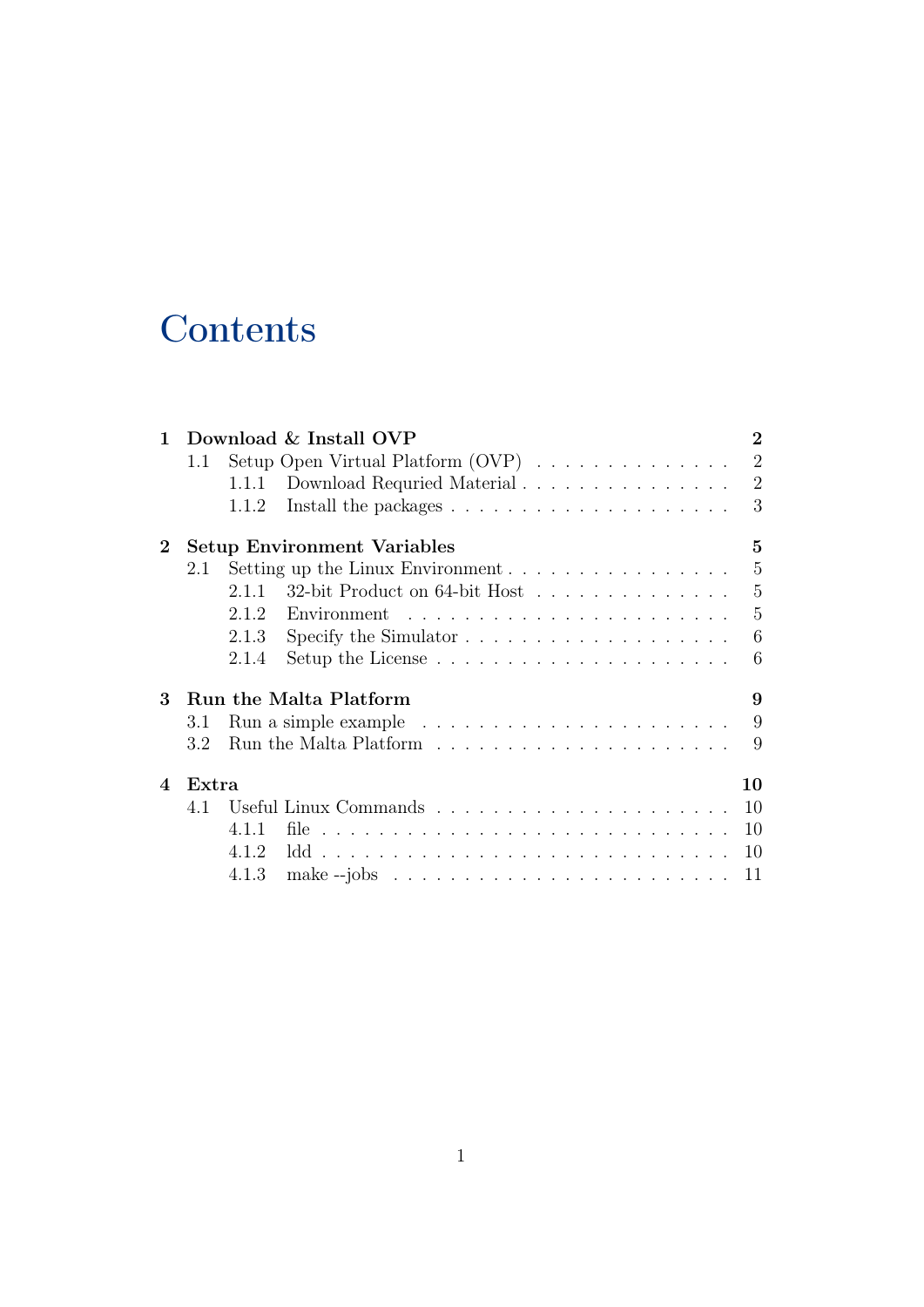# <span id="page-2-0"></span>Download & Install OVP

## <span id="page-2-1"></span>1.1 Setup [OVP](#page-0-0)

## <span id="page-2-2"></span>1.1.1 Download Requried Material

## Virtual Machine

If you have an Apple machine or a 64-bit machine, you must create a Linux 32-bit virtual machine to host the simulator.

## Download [OVP](#page-0-0)

First, register into OVP forum at:

```
http :// www . ovpworld . org / forum / profile . php ? mode = register
```
After the activation of you registration, login into your OVP account at:

```
http :// www . ovpworld . org / forum / login . php
```
Go to the download page of OVP

http :// www . ovpworld . org / dlp

Under OVP Versions available, select the version of OVP you have the license for:

- 20161005.0
- 20170201.0
- 20170511.0
- 20170919.0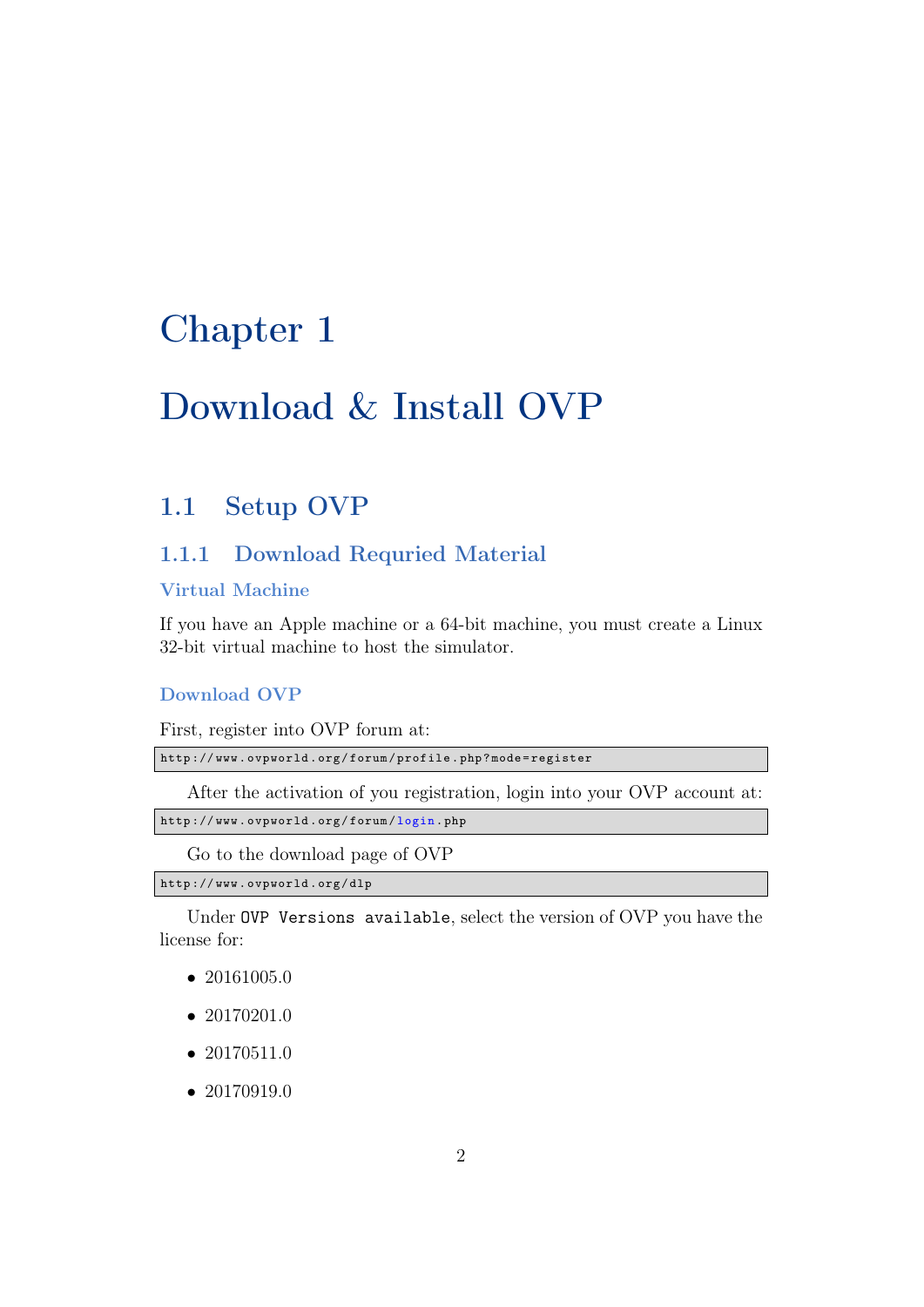• 20180221.0

From now on, you have to replace the tags [VER] with your version of OVP.

## Download Simulator

Search the keyword OVPsim Fast Simulator and download OVPsim, which will start the download of the file:

OVPsim .[ VER ]. Linux32 . exe

## Download MIPS models

Search the keyword MIPS Models and download mips32.model, which will start the download of the file:

mips32 . model .[ VER ]. Linux32 . exe

## Download MIPS toolchain

Search the keyword MIPS Toolchains and download mips-img.toolchain, which will start the download of the file:

```
mips - img . toolchain .[ VER ]. Linux32 . exe
```
### Download MIPS Example: Malta Platform

Search the keyword MIPS Examples and download Demo\_Linux\_MipsMalta, which will start the download of the file:

```
Demo_Linux_MipsMalta .[ VER ]. Linux32 . exe
```
## <span id="page-3-0"></span>1.1.2 Install the packages

In order to use the downloaded file you first have to set the execution permissions:

```
chmod +x OVPsim .[ VER ]. Linux32 . exe
chmod +x mips32 . model .[ VER ]. Linux32 . exe
chmod +x mips - img . toolchain .[ VER ]. Linux32 . exe
chmod +x Demo_Linux_MipsMalta .[ VER ]. Linux32 . exe
```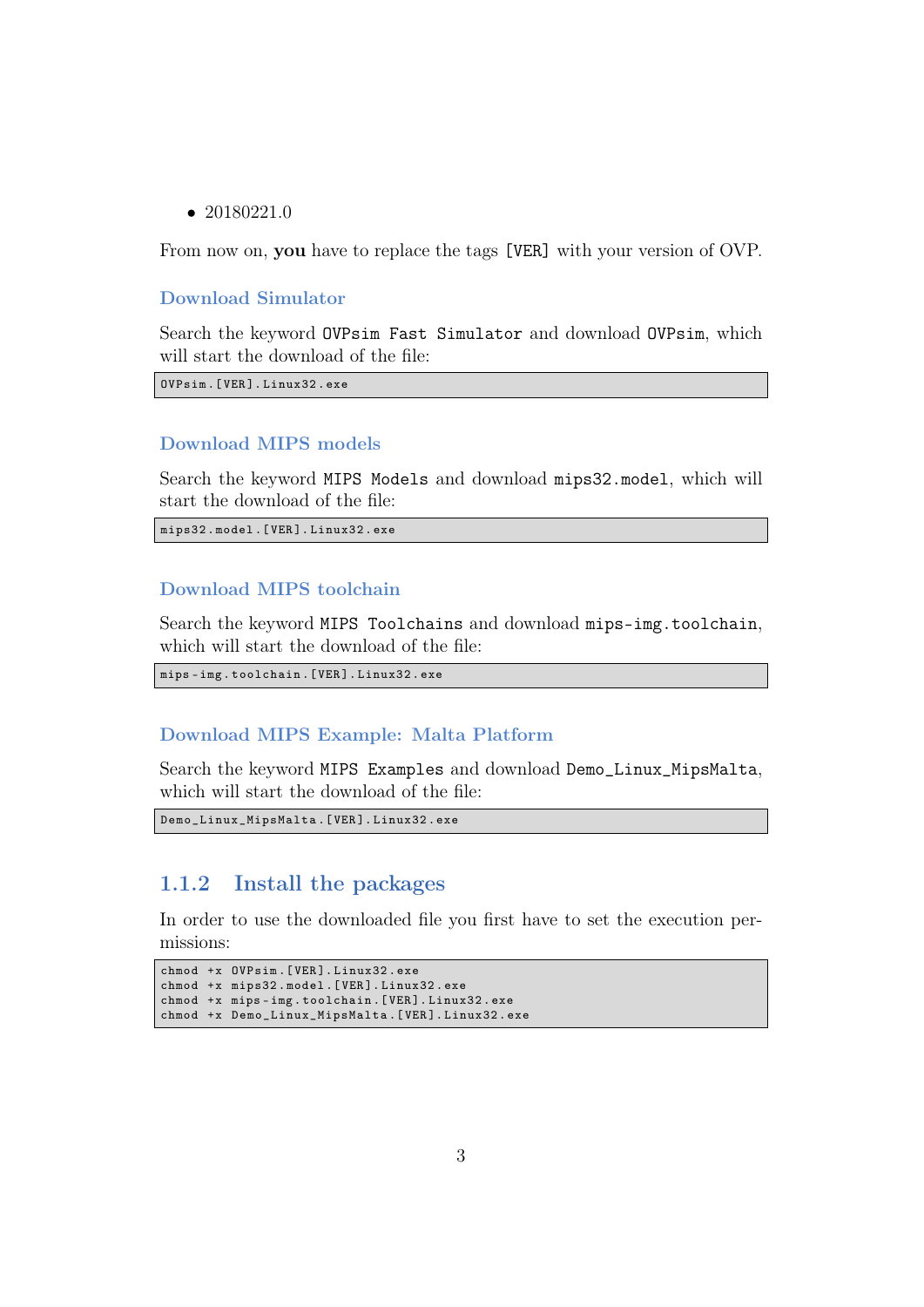## Install the simulator

Execute as sudoer the installation file:

sudo ./ OVPsim .[ VER ]. Linux32 . exe

when prompted where the tool should be installed, say no and provide as installation directory:

/ opt / Imperas .[ VER ]

## Install MIPS models

Execute as sudoer the installation file:

sudo ./ mips32 . model .[ VER ]. Linux32 . exe

remember to provide the correct installation directory.

## Install MIPS toolchain

Execute as sudoer the installation file:

sudo ./ mips - img . toolchain .[ VER ]. Linux32 . exe

remember to provide the correct installation directory.

## Install MIPS Example: Malta Platform

Execute as sudoer the installation file:

sudo ./ Demo\_Linux\_MipsMalta .[ VER ]. Linux32 . exe

remember to provide the correct installation directory.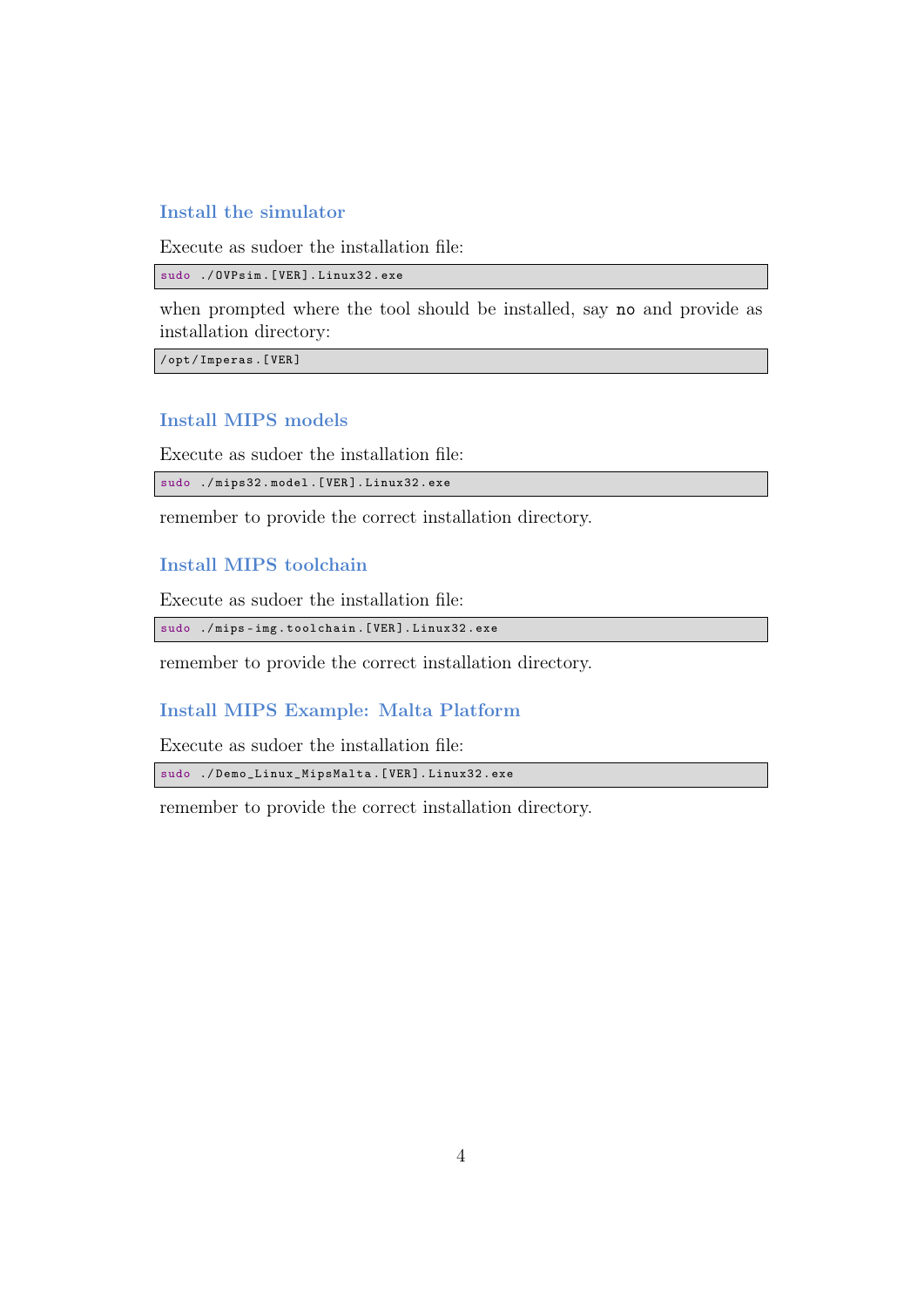# <span id="page-5-0"></span>Setup Environment Variables

## <span id="page-5-1"></span>2.1 Setting up the Linux Environment

A script is provided to install a function to setup the environment in which to run the Imperas tools. The script is provided in the bin directory below the Imperas installation directory. This script should be sourced in a shell to provide the function **setupImperas**, which is then executed passing the full path to the Imperas directory as the argument.

```
source [installDir]/Imperas.[VER]/bin/setup.sh
```
setupImperas [ installDir ]/ Imperas .[ VER ]

## <span id="page-5-2"></span>2.1.1 Environment

The following environment variables are used by the OVP simulator or Imperas professional tools:

| IMPERAS HOME    | Points to the root of the tools installa-  |
|-----------------|--------------------------------------------|
|                 | tion                                       |
| IMPERAS UNAME   | Is set to the Host OS type, Linux          |
| IMPERAS ARCH    | Is set to the Host architecture, Linux32   |
| IMPERAS SHRSUF  | Is set to the suffix for shared libraries, |
|                 | SO.                                        |
| IMPERAS VLNV    | Points to the root of the compiled li-     |
|                 | brary in the Imperas installation.         |
| IMPERAS RUNTIME | Specifies which simulator, Imperas         |
|                 | (CpuManager) or OVPsim, to load at         |
|                 | runtime.                                   |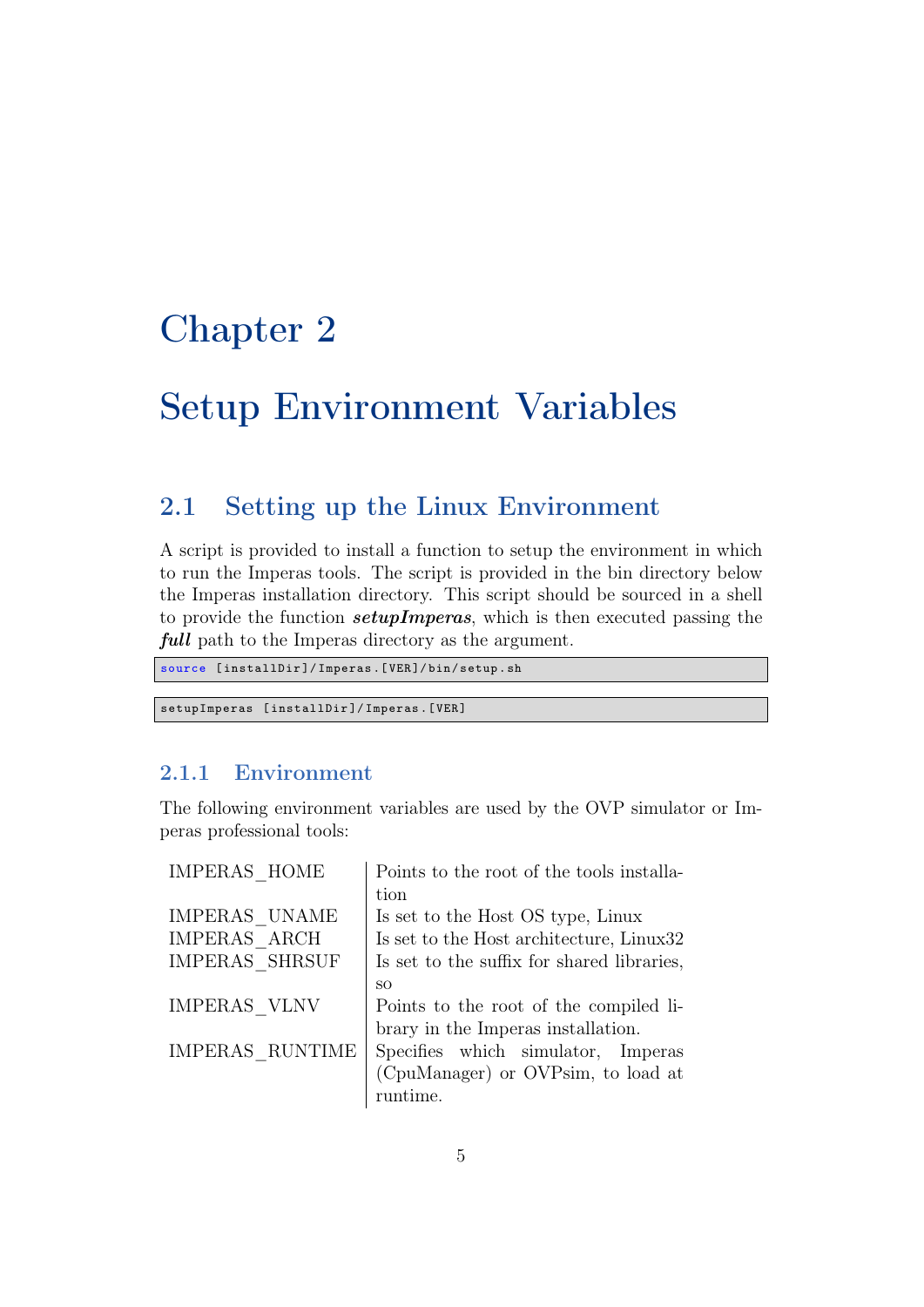The PATH should include \$IMPERAS\_HOME/bin/\$IMPERAS\_ARCH

The LD\_LIBRARY\_PATH should include \$IMPERAS\_HOME/bin/\$IMPERAS\_ARCH and \$IMPERAS\_HOME/lib/\$IMPERAS\_ARCH/External/lib

These are all the variables which are automatically exported by setupImperas.

## <span id="page-6-0"></span>2.1.2 Specify the Simulator

Export OVPsim as simulator

```
export IMPERAS_RUNTIME = OVPsim
```
## <span id="page-6-1"></span>2.1.3 Setup the License

The OVP and Imperas products are licensed using FLEXlm. In order to execute the tools you will need a license file. A license file is bound to an individual computer through that computer's host ID. To obtain a license file you must provide the host ID and host name of the machine that will execute the simulator.

#### Obtaining the computer hostname and Host ID

To determine the host ID of a computer use the lmhostid command of the lmutil utility program (lmutil on Linux or lmutil.exe on Windows). If you have already gone through the installation process then the lmutil utility will be in the directory \$IMPERAS\_HOME/bin/\$IMPERAS\_ARCH which will already be on your executable path. From a Linux shell or a Windows Command Prompt/MSYS window do the following:

```
$ lmutil lmhostid
 - Copyright (c) 1989-2006 Macrovision Europe Ltd. and/or Macrovision
ion. All Rights Reserved.
lm host ID of this machine is " 002486571114 "
```
The host name of the computer can be obtained with the hostname command. From a Linux shell or a Windows Command Prompt/MSYS window do the following:

hostname

### OVPsim FLEXlm License keys

OVPsim FLEXlm license keys may be requested directly from [http://](http://www.ovpworld.org/licensekey.php) www.ovpworld.[org/licensekey](http://www.ovpworld.org/licensekey.php).php by registered OVP users.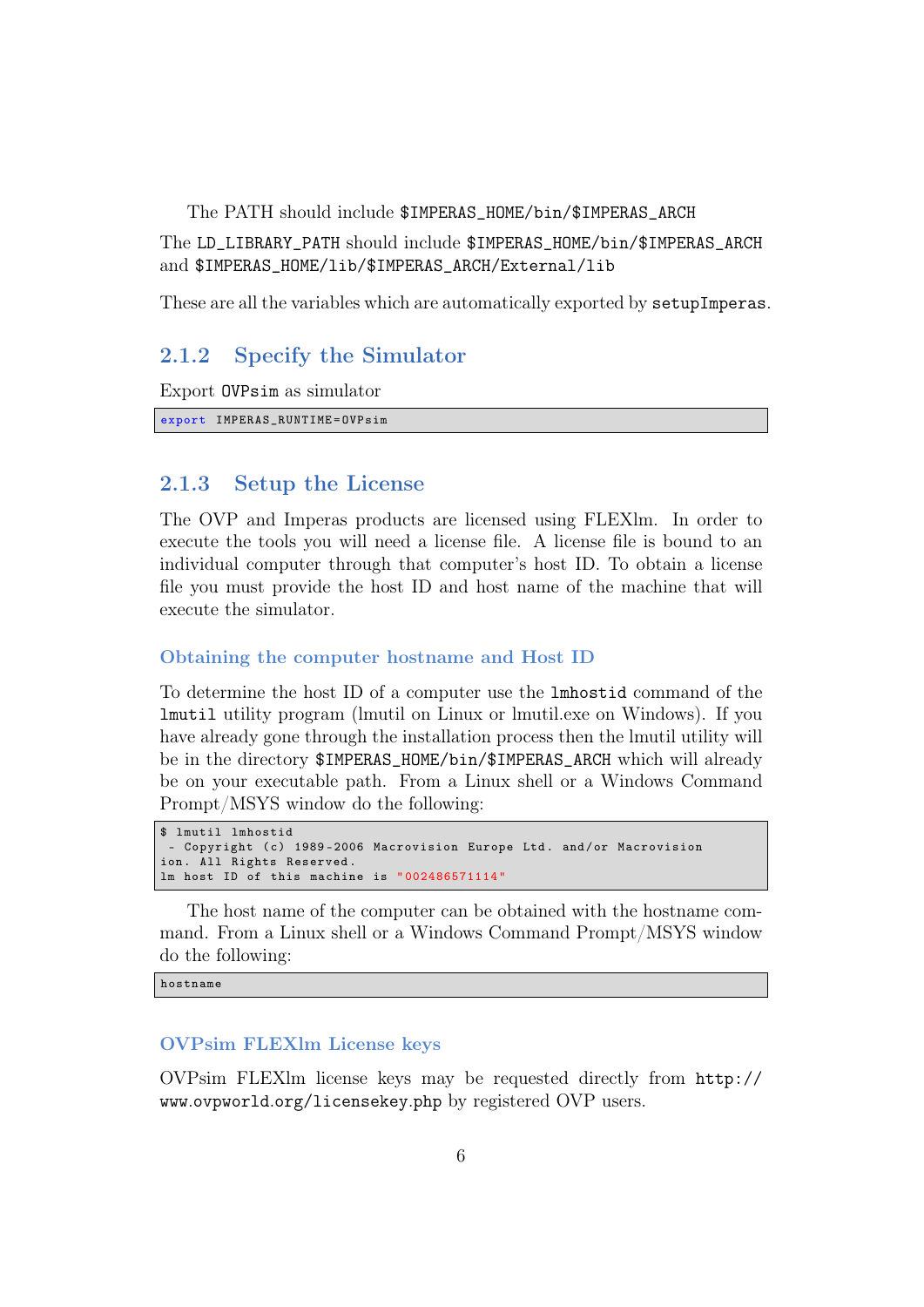#### Update license information

Open the license file contained inside the OVP installation dir:

```
sudo gedit / opt/Imperas. [VER]/OVPsim.lic
```
Copy your license information into the file.

### NOTE about license problems

You may see an error such as:

```
Invalid host .
The hostid of this system does not match the hostid
specified in the license file .
Feature : IMP_OVPSIM_20100528 .0
Hostid : 112233445566
License path: /home/Imperas.20130630/OVPsim.lic
FLEXnet Licensing error: -9,57. System Error: 19 "(null)"
For further information , refer to the FLEXnet Licensing End User Guide ,
available at " www . macrovision . com ".
```
or

```
$ lmutil lmhostid
lmhostid - Copyright (c) 1989-2006 Macrovision Europe Ltd. and/or Macrovision
Corporation. All Rights Reserved.
The FLEX1m host ID of this machine is "00000000000000000
```
This problem occurs when the FlexLM license system checks the hostid in the license file against the hostid of the license server. If the network interface is enabled on a different device with respect to eth0, the FlexLM license system does not read a valid MAC address and a NULL host Id is reported.

The following URL explains the full procedure:

http://unix.stackexchange.[com/questions/81834/how-can-i-change](http://unix.stackexchange.com/questions/81834/how-can-i-change- the-default-ens33-network-device-to-old-eth0-on-fedora-19)[the-default-ens33-network-device-to-old-eth0-on-fedora-19](http://unix.stackexchange.com/questions/81834/how-can-i-change- the-default-ens33-network-device-to-old-eth0-on-fedora-19)

The minimum set of stages that were required when performed are:

- 1. Edit /etc/default/grub. Note you need root privileges to edit this file.
- 2. At the end of GRUB\_CMDLINE\_LINUX line append net.ifnames=0 biosdevname=0
- 3. Save the file
- 4. type the command grub2-mkconfig -o /boot/grub2/grub.cfg
- 5. type the command reboot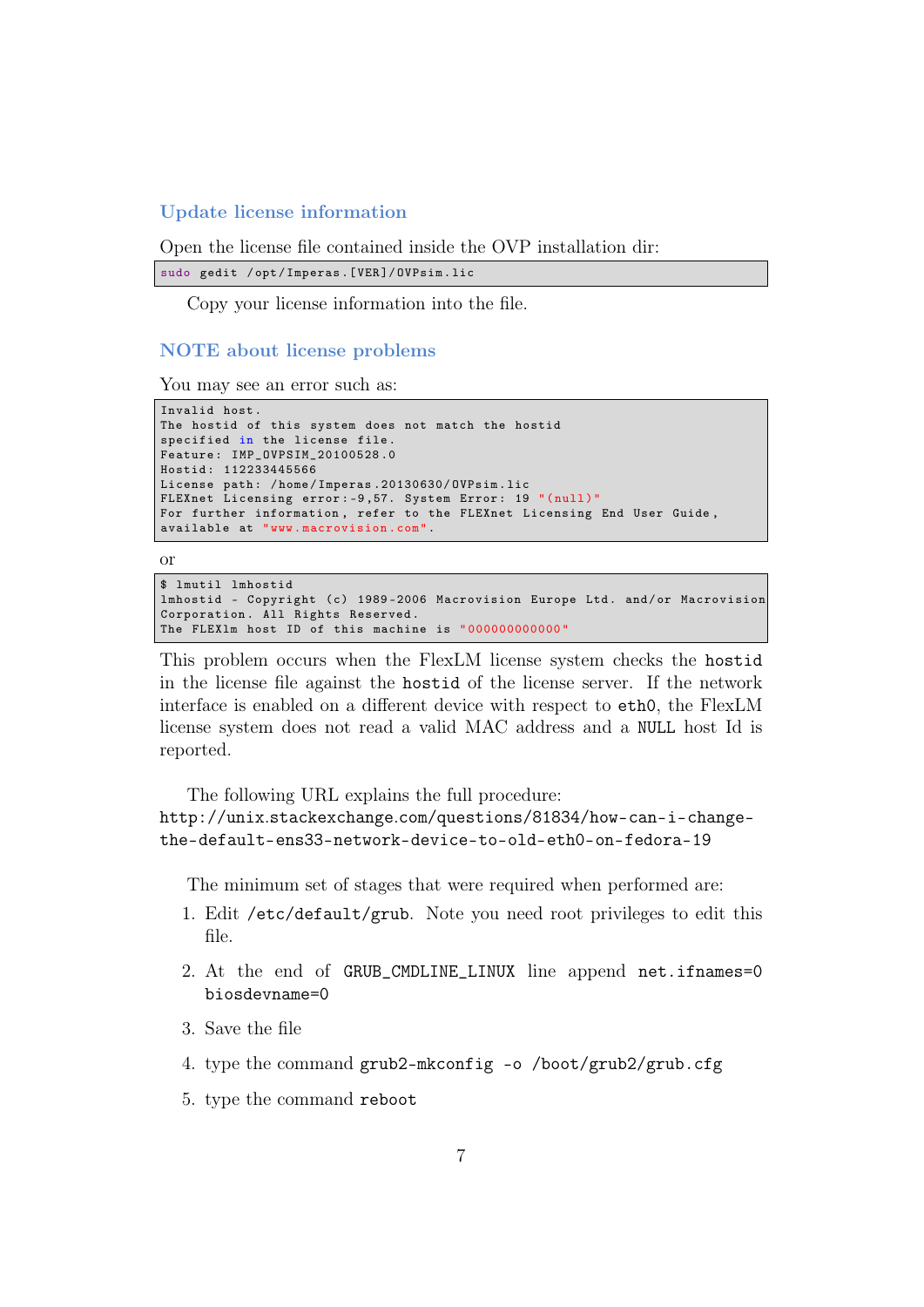# <span id="page-8-0"></span>Run the Malta Platform

## <span id="page-8-1"></span>3.1 Run a simple example

To verify the installation after an OVPsim or an Imperas install one of the Demos that are downloaded in both installations can be executed. These Demos will work with both the OVPsim and the Imperas Simulators.

For example, execute the Fibonacci benchmark on a single core MIPS 74Kf platform.

Change to the directory (the following assumes a Linux or MSYS shell is used).

```
cd ${ IMPERAS_HOME }/ Demo / Processors / MIPS / Classic /74 Kf / single_core
```
./ Run\_Fibonacci . sh

## <span id="page-8-2"></span>3.2 Run the Malta Platform

In order to use the Malta files you need to copy the folder containing the platform inside your home:

cp - rvf / opt / Imperas .[ VER ]/ Demo / Platforms / Linux\_MipsMalta \${ HOME }/

Move inside the copied directory:

cd \${ HOME }/ Linux\_MipsMalta

To simply simulate the platform, move inside the harness directory:

cd harness

Execute the script which will start the simulation

./ RUN\_MIPSMalta . sh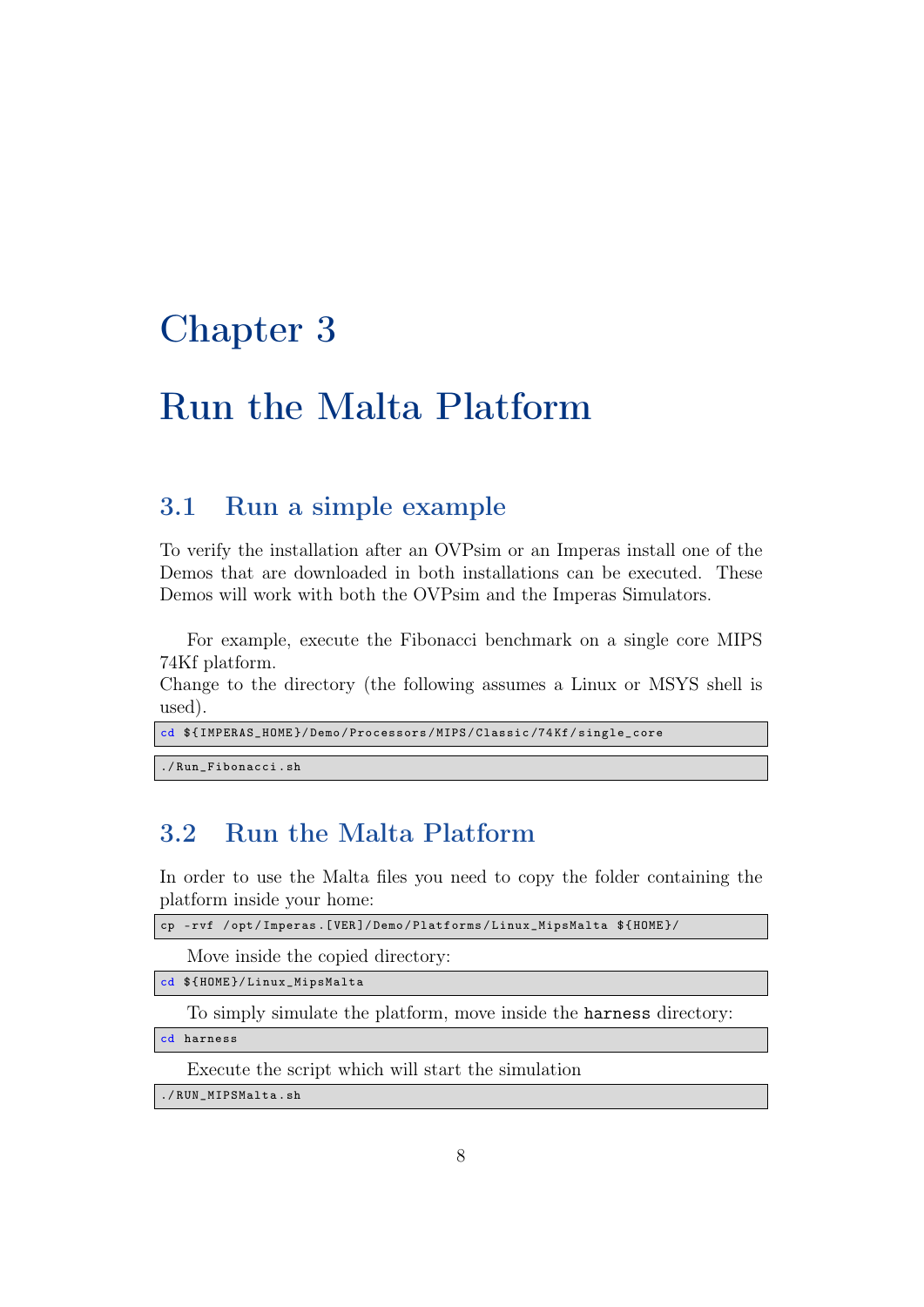# <span id="page-9-0"></span>Extra

## <span id="page-9-1"></span>4.1 Useful Linux Commands

## <span id="page-9-2"></span>4.1.1 file

Move inside the lib-linux directory inside the SystemC root directory:

cd \${ SYSTEMC\_HOME }/ lib - linux

Then execute the file command on the library

file libsystemc -2.3.1. so

this should output something like this:

```
libsystemc -2.3.1. so :
    .<br>ELF 32-bit LSB shared object,
    Intel 80386, version 1 (GNU/Linux),
    dynamically linked ,
    BuidID [sha1] = . . . ,not stripped
```
As you can see you have just cross-compile the SystemC library to 32bit.

## <span id="page-9-3"></span>4.1.2 ldd

This command allows you to see the shared object dependencies. ldd prints the shared objects (shared libraries) required by each program or shared object specified on the command line. An example of its use and output is the following:

```
ldd /bin/ls<br>linux-vdso.so.1
                                                          (0x00007ffcc3563000)libselinux.so.1 => /lib64/libselinux.so.1 (0x00007f87e5459000)<br>libcap.so.2 => /lib64/libcap.so.2 (0x00007f87e5254000)libcap . so .2 => / lib64 / libcap . so .2 (0 x00007f87e5254000 )
     libc . so .6 => / lib64 / libc . so .6 (0 x00007f87e4e92000 )
     libpcre . so .1 => / lib64 / libpcre . so .1 (0 x00007f87e4c22000 )
```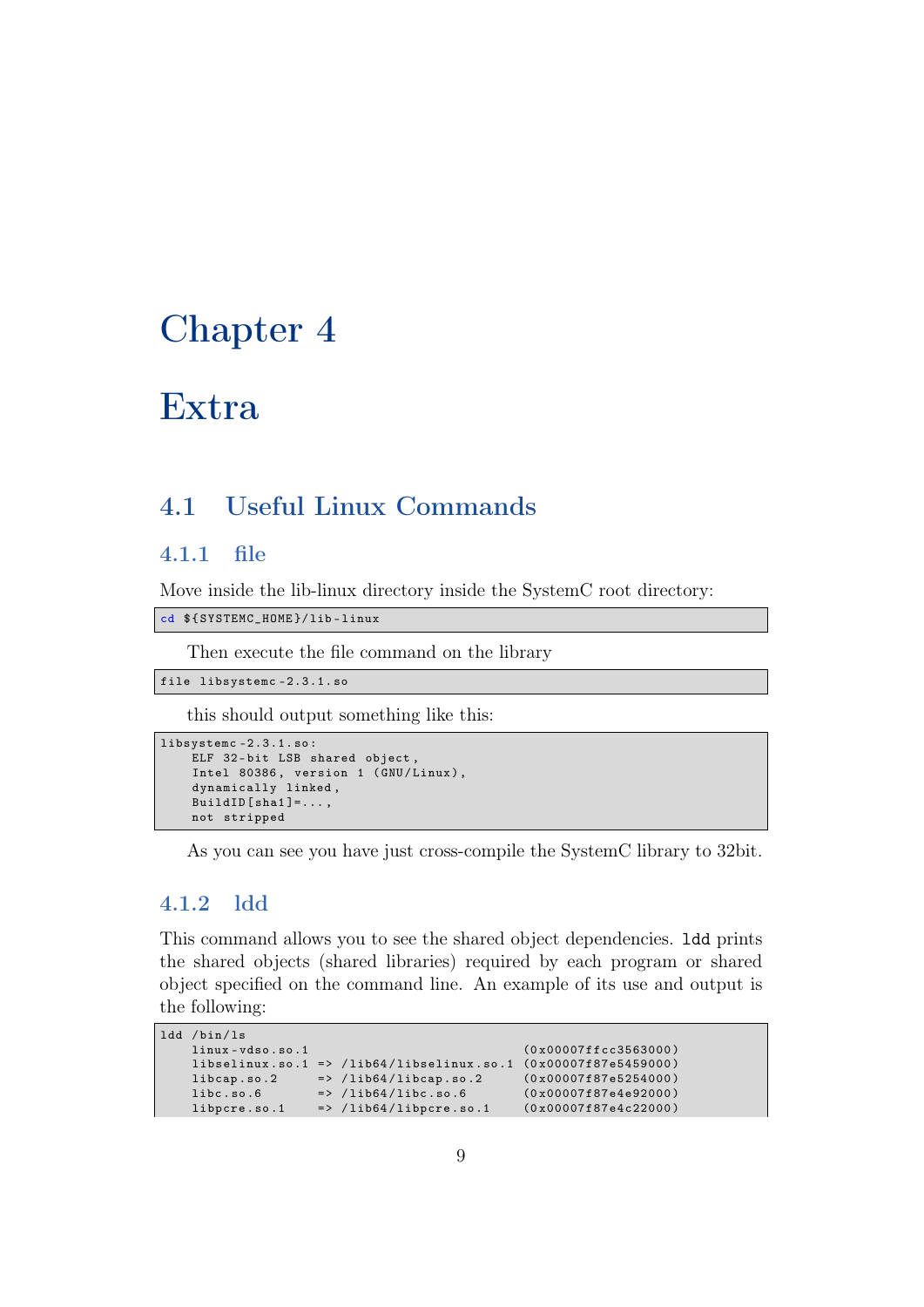```
libd1.so.2 => /lib64/libd1.so.2 (0x00007f87e4a1e000)
libattr.so.1 = > /lib64/libattr.so.1 (0x00007f87e4817000)
libphtread.so.0 => /lib64/libpthread.so.0 (0x00007f87e45fa000)/lib64/ld-linux-x86-64.so.2 (0x00005574bf12e000)/lib64/ld - linux - x86 - 64. so.2
```
Be aware that in some circumstances  $(e.g.,\)$  where the program specifies an ELF interpreter other than ld-linux.so), some versions of ldd may attempt to obtain the dependency information by attempting to directly execute the program (which may lead to the execution of whatever code is defined in the program's ELF interpreter, and perhaps to execution of the program itself).

Thus, you should never employ ldd on an untrusted executable, since this may result in the execution of arbitrary code.

A safer alternative when dealing with untrusted executables is:

```
objdump -p / bin / ls | grep NEEDED
     NEEDED libselinux.so.1<br>NEEDED libc.so.6
                  libc.so.6
```
## <span id="page-10-0"></span>4.1.3 make --jobs

The -j or –jobs option tells make to execute many recipes simultaneously. If the -j option is followed by an integer, this is the number of recipes to execute at once; this is called the number of job slots. If there is nothing looking like an integer after the  $-$ j option, there is no limit on the number of job slots (i.e.,  $\bf BE\thinspace CARE FULL!)$ . The default number of job slots is one, which means serial execution (one thing at a time).